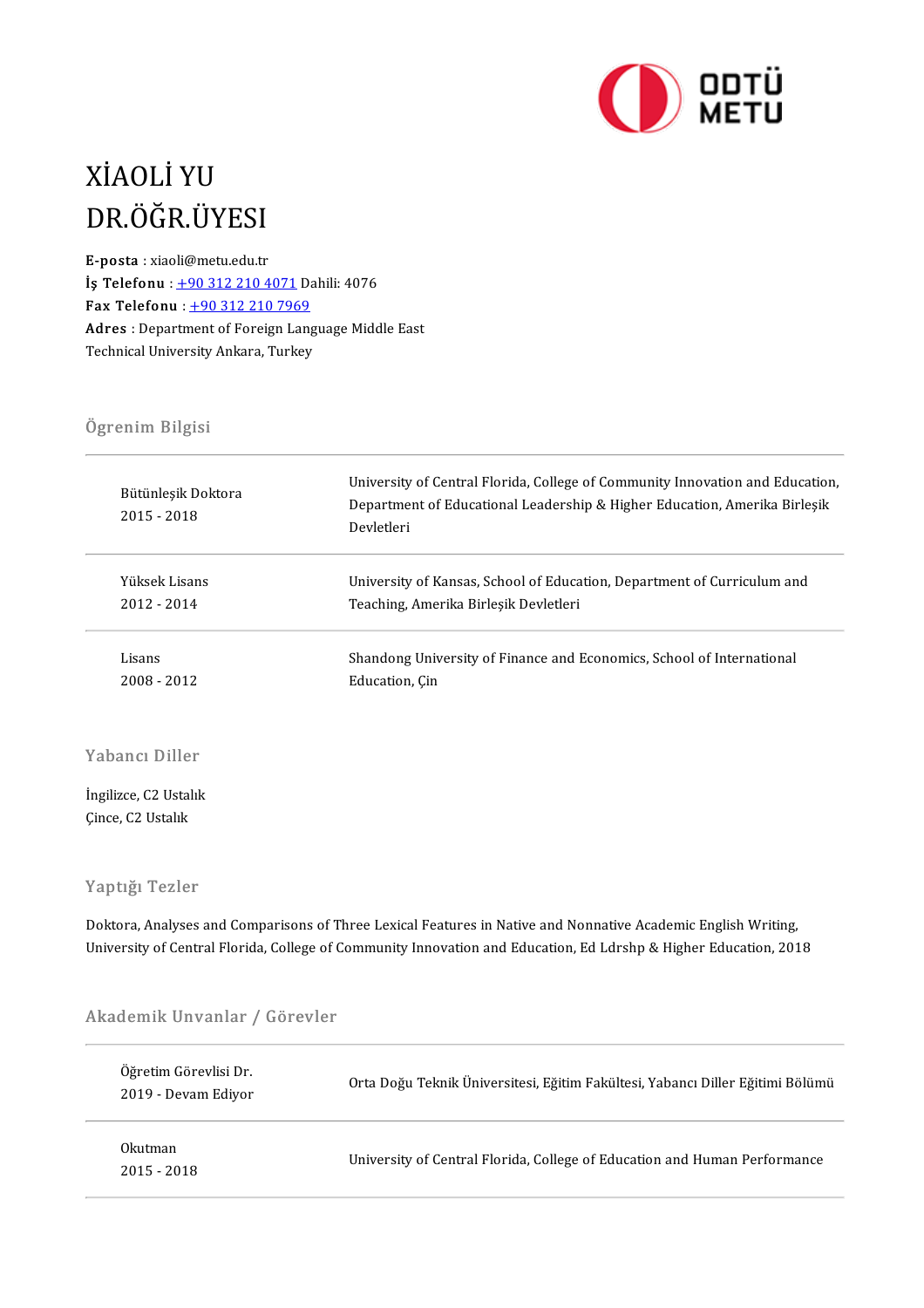Öğretmen<br>2014 - 2015

JüriÜyelikleri

Bilirkişi Kurulu, Bilirkişi Kurulu, Orta Doğu Teknik Üniversitesi, Temmuz, 2020

Bilirkişi Kurulu, Bilirkişi Kurulu, Orta Doğu Teknik Oniversitesi, Temmuz, 2020<br>SCI, SSCI ve AHCI İndekslerine Giren Dergilerde Yayınlanan Makaleler

- 1. SSCI ve AHCI İndekslerine Giren Dergilerde Yayınlanan Makaleler<br>1. Amulti-dimensional analysis of English-medium massive open online courses (MOOCs) video boor ve rrrea rii<br>A multi-dimension<br>lectures in China<br>vu v **A mu<br>lectu<br>YU X.**<br>IOUP! lectures in China<br>YU X.<br>JOURNAL OF ENGLISH FOR ACADEMIC PURPOSES, cilt.55, 2022 (SSCI İndekslerine Giren Dergi)
	-

Diğer Dergilerde Yayınlanan Makaleler

)iğer Dergilerde Yayınlanan Makaleler<br>1. Creating a frequency-based Turkish-English Loanword Cognates Word List (TELCWL)<br>Yu Yulturel V *Yux.*<br>Creating a free<br>Yu X., Altunel V.<br>Focus on El T. Jo Creating a frequency-based Turkish-English Loanword Cognates Word List<br>Yu X., Altunel V.<br>Focus on ELT Journal, cilt.3, sa.2, ss.5-35, 2021 (Diğer Kurumların Hakemli Dergileri)<br>Text complexity of reading comprehension nessa

Yu X., Altunel V.<br>2. Text complexity of reading comprehension passages in the national matriculation english test in<br>2. Text complexity of reading comprehension passages in the national matriculation english test in<br>6. Chi Focus on ELT Journal, cilt.3, sa.2, ss.5-35, 2021 (Di<br>Text complexity of reading comprehension p<br>China: The development from 1996 to 2020<br>VU V Text<br>China<br>YU X.<br>Intern China: The development from 1996 to 2020<br>International Journal of Language Testing, cilt.11, sa.2, ss.142-167, 2021 (Diğer Kurumların Hakemli Dergileri)

3. YU X.<br>19 International Journal of Language Testing, cilt.11, sa.2, ss.142-167, 2021 (Diğer Kurumların Hakemli Dergileri<br>3. What English Language Teachers Need to Know Volume I: Understanding Learning, 2nd edition<br>3. Interi<br><mark>Wha</mark><br>Yu X.<br>Jourr What English Language Teachers Need to Know Volume I: Understanding Learning, 2nd edit<br>Yu X.<br>Journal of Language Teaching and Learning, cilt.10, sa.1, ss.72-73, 2020 (ESCI İndekslerine Giren Dergi)<br>Lovisal features in argu

- Yu X.<br>Journal of Language Teaching and Learning, cilt.10, sa.1, ss.72-73, 2020 (ESCI İndekslerine Giren Derg<br>4. Lexical features in argumentative writing across English writers from different language<br>backgrounds Journal of Lang<br><mark>Lexical featur</mark><br>backgrounds<br><sup>VII V</sup> Lexic<br>back<br>YU X.<br>IOUR! ba<mark>ckgrounds</mark><br>YU X.<br>JOURNAL OF SECOND LANGUAGE STUDIES, cilt.3, sa.1, ss.82-110, 2020 (ESCI İndekslerine Giren Dergi)<br>Second Language Vesabularu Learning From Context Clues: A Bexiew of Besearsh in the Be
	-

5. YU X.<br>1000 JOURNAL OF SECOND LANGUAGE STUDIES, cilt.3, sa.1, ss.82-110, 2020 (ESCI Indekslerine Giren Dergi<br>1. Second Language Vocabulary Learning From Context Clues: A Review of Research in the Past Decade JOURNAL OF SECOND LANGUAGE STUDIES, cilt.3,<br>Second Language Vocabulary Learning Froi<br>and Implementation in Digital Environment<br><sub>Vu</sub> v and Implementation in Digital Environment<br>Yu X. a<mark>nd Implementation in Digital Environment</mark><br>Yu X.<br>Journal of Educational Technology and Online Learning, sa.1, ss.1-12, 2018 (Hakemli Üniversite Dergisi)<br>Kovs te Teaching Crammar te English Language Learners: A Prastisal H

6. Keys to Teaching Grammar to English Language Learners: A Practical Handbook (2nd ed.) Journ<br><mark>Keys</mark><br>Yu X.<br>The C Keys to Teaching Grammar to English Language Learners: A Practical Hand<br>Yu X.<br>The CATESOL Journal, sa.29, ss.166-169, 2017 (Diğer Kurumların Hakemli Dergileri)<br>Three Heefyl Features of Complect Levisel Tuter (v.8) for Vese

7. Three Useful Features of Compleat Lexical Tutor (v.8) for Vocabulary Teaching The C<br><mark>Thre</mark><br>Yu X.<br>WAE Three Useful Features of Compleat Lexical Tutor (v.8) for Vocabular<br>Yu X.<br>WAESOL Educator, sa.1, ss.21-23, 2017 (Diğer Kurumların Hakemli Dergileri)<br>21st Contuny Booding 4: Creative Thinking and Booding with TED Tel 9. 21 Yu X.<br>WAESOL Educator, sa.1, ss.21-23, 2017 (Diğer Kurumların Hakemli Dergileri)<br>8. 21st Century Reading 4: Creative Thinking and Reading with TED Talks

YuX.

TESL-EJ, sa.20, ss.1-3, 2016 (Diğer Kurumların Hakemli Dergileri)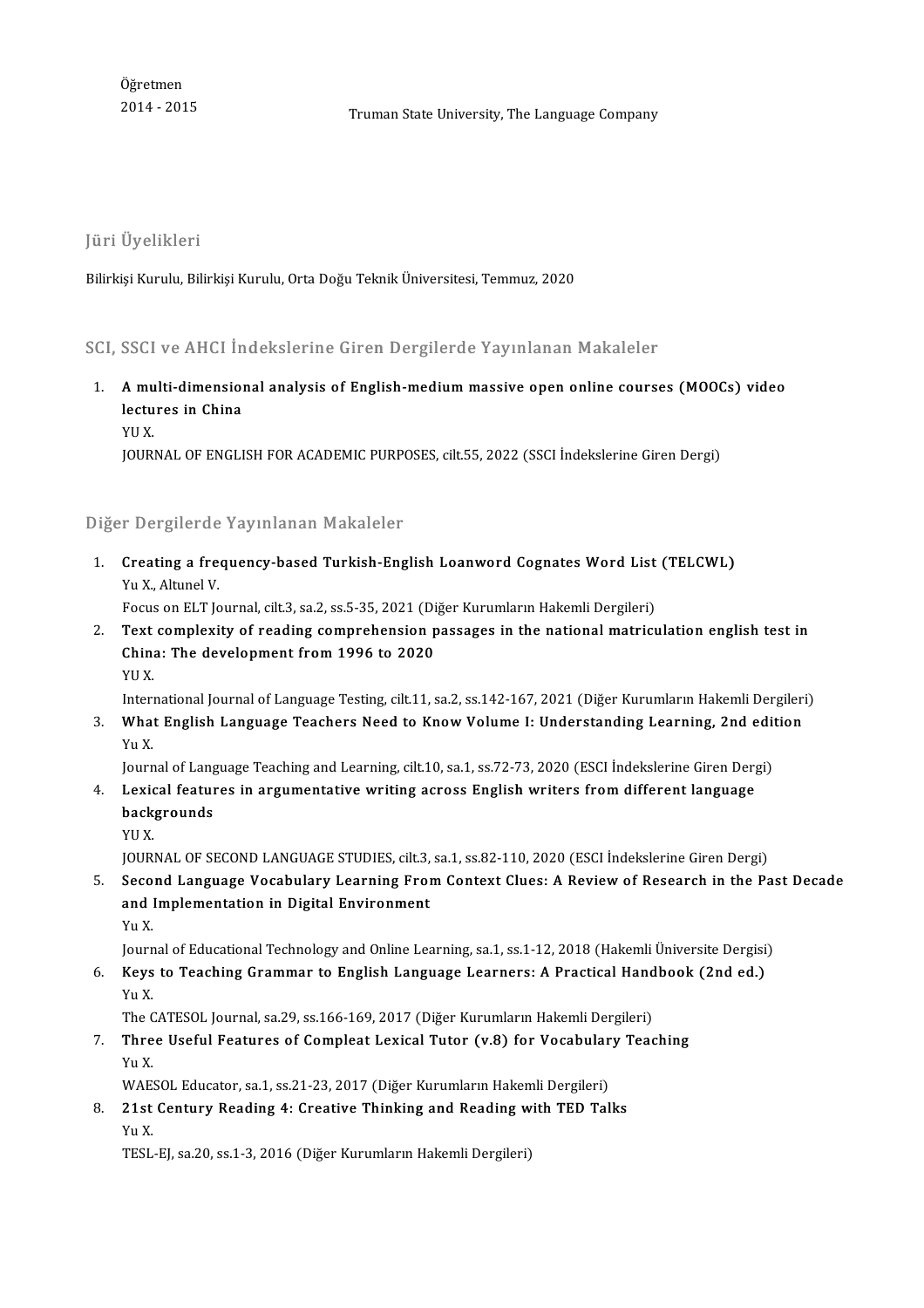### Kitap & Kitap Bölümleri

Xitap & Kitap Bölümleri<br>1. Impacts of Globalization on English Language Education Across Inner, Outer, and Expanding<br>Countries Impacts of<br>Countries<br>V<sub>11</sub> V Impa<br>Coun<br>Yu X.<br><sup>Rede</sup> Countries<br>Yu X.<br>Redefining the Role of Language in a Globalized World, Ai-Ling Wang, Editör, IGI Global, Taipei, ss.131-158, 2021

## Yu X.<br>Redefining the Role of Language in a Globalized Work<br>2. Incorporating COCA in teaching phrasal verbs.<br>V.v Y. Rede<br>I<mark>nco</mark><br>Yu X.<br>Nov.

Incorporating COCA in teaching phrasal verbs.<br>Yu X.<br>New Ways in Teaching Grammar, Second Edition, C. Rylance & A. Keyech, Editör, TESOL Press, California, ss.179-Yu X.<br>New Ways<br>181, 2018

# 181, 2018<br>Hakemli Kongre / Sempozyum Bildiri Kitaplarında Yer Alan Yayınlar

Iakemli Kongre / Sempozyum Bildiri Kitaplarında Yer Alan Yayınlar<br>1. Creating a Frequency-based Turkish-English Loanword Cognates Word List (TELCWL)<br>Altunel V. Yu Y Altunelvergreich<br>Creating a Fre<br>Altunel V., Yu X.<br>V. International Creating a Frequency-based Turkish-English Loanword Cognates Word List (TELC)<br>Altunel V., Yu X.<br>V. International Conference Research in Applied Linguistics, Bolu, Türkiye, 22 - 24 Ekim 2021<br>Analyses and comparisons of ling

2. Altunel V., Yu X.<br>2. V. International Conference Research in Applied Linguistics, Bolu, Türkiye, 22 - 24 Ekim 2021<br>2. Analyses and comparisons of linguistic complexities in the last two decades of university entrance V. International Conference Research in Applied Linguistics, Bolu, '<br>Analyses and comparisons of linguistic complexities in the<br>English exams in China and Turkey: A corpus-based study<br><sub>Vu</sub> v <mark>Anal</mark><br>Engli<br>Yu X.<br><sup>Pritio</sup> English exams in China and Turkey: A corpus-based study<br>Yu X.<br>British Association for Applied Linguistics 2021, Newcastle Upon Tyne, Birleşik Krallık, 9 - 10 Eylül 2021, ss.163

3. Yu X.<br>3. Examining and comparing English textbooks and high-stakes exams in Turkey<br>3. Examining and comparing English textbooks and high-stakes exams in Turkey<br>V. Y Britis<br>**Exan**<br>Yu X.<br>Werl Examining and comparing English textbooks and high-stakes exams in Turkey<br>Yu X.<br>World Congress of Applied Linguistics (AILA), Groningen, Hollanda, 15 - 20 Ağustos 2021<br>Evamining and companing English textbooks and high sta

Yu X.<br>World Congress of Applied Linguistics (AILA), Groningen, Hollanda, 15 - 20 Ağustos 2021<br>4. Examining and comparing English textbooks and high-stakes exams in Turkey: A Corpus-Based Study<br>Vu Y Worl<br><mark>Exan</mark><br>Yu X.<br>Garn Examining and comparing English textbooks and high-stakes exams in Turkey: A Corpus-Based S<br>Yu X.<br>Corpora and Discourse International Conference 2020, Brighton, Birleşik Krallık, 17 - 19 Haziran 2020, ss.71<br>Designing a dig

Yu X.<br>6. Corpora and Discourse International Conference 2020, Brighton, Birleşik Krallık, 17 - 19 Haziran 2020, ss.<br>5. Designing a digital platform for English Language Education and a corresponding in-service teacher<br>5. D Corpora and Discourse International Con<br>Designing a digital platform for Engl<br>professional development program<br><sub>Yu</sub> y **Desi<br>prof**<br>Yu X.<br>IPC.S

professional development program<br>Yu X.<br>IRG Symposium 2020: From Data to Knowledge in the Language Sciences, Fribourg, İsviçre, 6 - 08 Şubat 2020,<br>SS 22 24 Yu X<br>IRG Symp<br>ss.23-24<br>Compari IRG Symposium 2020: From Data to Knowledge in the Language Sciences, Fribourg, İsviçre, 6<br>ss.23-24<br>6. Comparison between English Textbooks and University Entrance Exams in Turkey<br>y., y

## ss 23<br>**Com**<br>Yu X.<br>2nd 7 Comparison between English Textbooks and University Entrance Exams in Turke<br>Yu X.<br>2nd TESOL in Turkey International ELT Conference, Eskişehir, Türkiye, 29 - 30 Kasım 2019<br>Lavisal Esstunes in Argumentative Writing asress En

## Yu X.<br>2nd TESOL in Turkey International ELT Conference, Eskişehir, Türkiye, 29 - 30 Kasım 2019<br>7. Lexical Features in Argumentative Writing across English Writers from Different Language<br>Reckspounds 2nd TESOL in T<br>Lexical Featu:<br>Backgrounds<br><sub>Vu</sub> v Lexie<br>Back<br>Yu X. Backgrounds<br>Yu X.<br>5th Learner Corpus Research Conference,, Warszawa, Polonya, 12 - 14 Eylül 2019, ss.136<br>Analyses and Companisons of Lavisal Eastunes in Native and Nappative Asadam

## 9. Yu X.<br>5th Learner Corpus Research Conference,, Warszawa, Polonya, 12 - 14 Eylül 2019, ss.136<br>8. Analyses and Comparisons of Lexical Features in Native and Nonnative Academic English Writing<br>Yu X. 5th L<br>**Anal**<br>Yu X.<br>12th Analyses and Comparisons of Lexical Features in Native and Nonn<br>Yu X.<br>13th METU International ELT Convention, Ankara, Türkiye, 05 Aralık 2018<br>Ture Javal composisons of Javisal features in asademis uniting bett

## Yu X.<br>13th METU International ELT Convention, Ankara, Türkiye, 05 Aralık 2018<br>9. Two-level comparisons of lexical features in academic writing between native and nonnative writers<br>and across nonnative writers 13th METU International ELT Con<br>Two-level comparisons of lexi<br>and across nonnative writers<br><sub>Vu</sub> v Two<br>and<br>Yu X.<br>Amer a<mark>nd across nonnative writers</mark><br>Yu X.<br>American Association for Applied Linguistics (AAAL) 2018, Illinois, Amerika Birleşik Devletleri, 03 Mart 2018<br>The use of nassive voise in sellege introductory, seures teythooks.

Amer<br>**The**<br>Yu X.<br>TESO

# 10. Yu X.<br>American Association for Applied Linguistics (AAAL) 2018, Illinois, Amerika<br>10. The use of passive voice in college introductory course textbooks<br>10. Yu X.

The use of passive voice in college introductory course textbooks<br>Yu X.<br>TESOL 2017 International Convention and English Language Expo, Washington, Amerika Birleşik Devletleri, 03<br>Aralık 2017-es 1 Yu X.<br>TESOL 2017 Inter<br>Aralık 2017, ss.1<br>Comparing AW! 11. TESOL 2017 International Convention and English Language Expo, Washington, Amerika Birleşik Dev<br>Aralık 2017, ss.1<br>11. Comparing AWL coverage in college level written and spoken texts: A corpu-based study